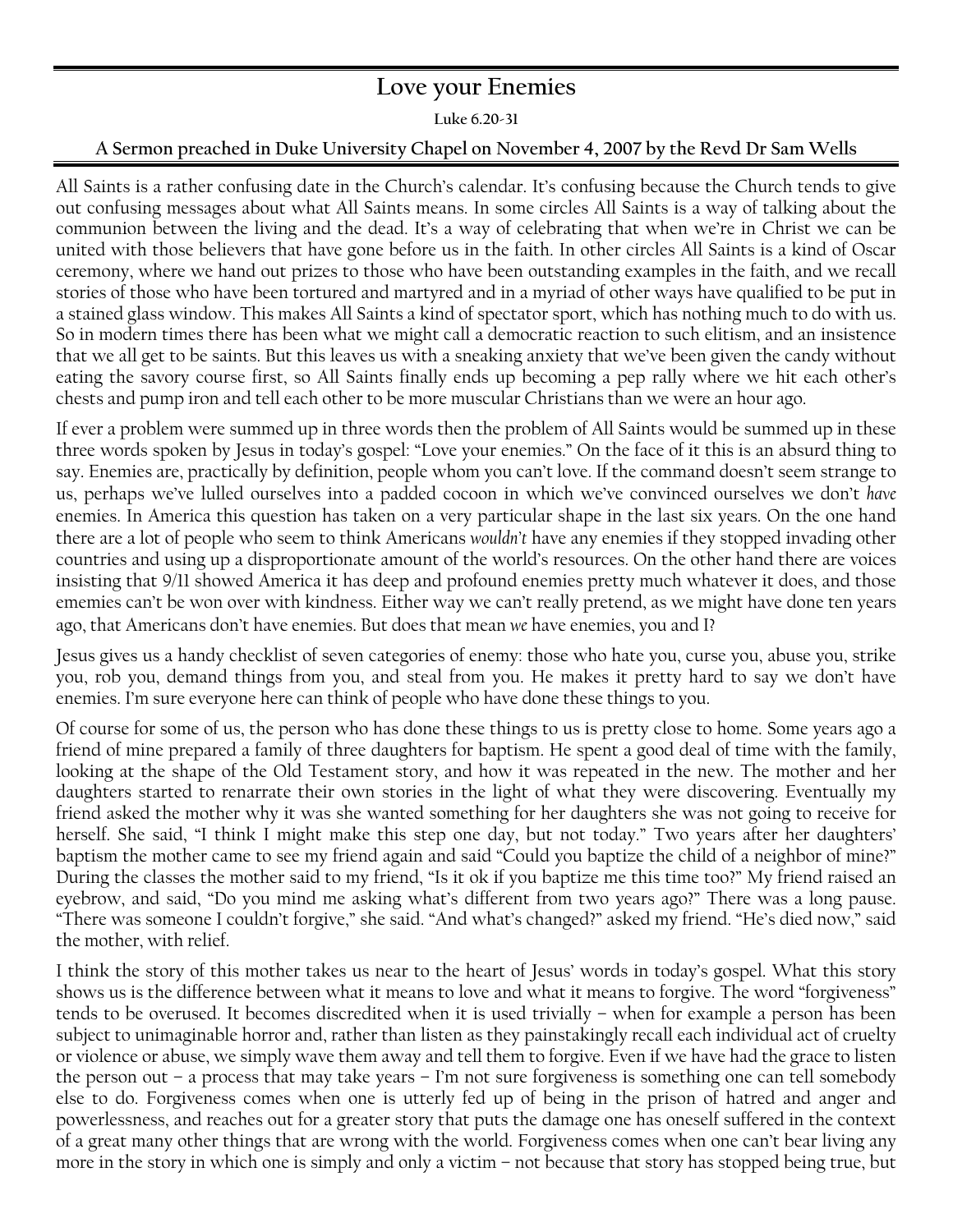because it no longer seems like the whole truth. The reason I'm not sure one can tell a friend to forgive is because if the story of hurt and pain *does* seem like that friend's whole story, that friend simply won't be able to hear what you are saying.

But notice when Jesus gives us a list of seven ways we should behave toward our enemies, forgiveness isn't one of them. He says do good to them, bless them, pray for them, offer the other cheek, give to them, let them take from you, do not ask for restitution. But he doesn't say "forgive." Why not? I think the answer is, because he is talking about hatred and abuse and violence *that is still going on*. To forgive something that is still going on is a kind of category mistake. Jesus gives us plenty of ways to respond and engage while the hostile and cruel and destructive actions are still going on. But forgiveness has to wait until the activity is over. You can't forgive something that is still going on, because that seems to be saying that what is going on is the whole story and therefore that it's somehow ok. This is the force, it seems to me, behind the mother in the baptism story saying about the person who had dominated her life and overshadowed her relationship with God, "He's died now." There are certain relationships in which trying to be nice about things and using the language of forgiveness prematurely can be a form of collusion, a way of denying what is really going on, a way of suppressing anger and deepening the cycle of despair. In some such relationships there is such a level of self-deception and compulsion and profound disorder that the hurt really *is* "going on" until the day one or other person dies. And the mother in the baptism story is saying she is discovering the astonishing, breathtaking resurrecting gift of forgiveness only now, now that that man who overshadowed her life is dead.

And we can have the same kind of reaction against people with whom we are at war. We defend our going to war because it seems there is no other way to express our profound and utter rejection of the atrocity the other side represents, most plausibly because we have been wantonly and willfully attacked and we feel the urgency of defending not just ourselves and our loved ones but everything our civilization represents. And it seems meaningless to forgive people who are, even as we speak, plotting and planning to kill if not us then people just like us if not here then in places just like here.

Jesus isn't asking us to forgive these people just now, because their hostility to us is still going on. Forgiveness may have to wait a little longer. But he *is* asking us to *love* these people. By recognizing that loving isn't the same as forgiving, we can give up on the anxiety that loving means condoning. Loving doesn't mean a kind of masochism that takes a perverse pleasure in being hurt and wounded, loving doesn't mean plotting to kill me is no problem. While I'm not sure you can tell someone to forgive, I do think you can tell someone to *love*. Sometimes when marriages get into trouble, one partner says to another, "I'm sorry, but the love just isn't there any more. I just don't feel it. Whatever we had, it's gone, and I've tried to bring it back, believe me I've tried, but I just can't." But love isn't just a feeling. Sometimes when our feelings are out of control, we have to fall back on something a bit more tangible. You can't be told to have a feeling, but you *can* learn to do tangible things.

I wonder if you remember the film "Fiddler on the Roof." Half way through discovering his daughters all seem to be passionately in love, Tevye suddenly wonders if he's missing out on something. He pursues his wife Golde around the house, asking, perhaps for the first time, "Do you love me?" She's as threatened by the question as he is. Eventually she turns to herself and says "For twenty-five years I've lived with him, fought with him, starved with him. Twenty-five years my bed is his; if that's not love, what is?" Tevye asks one more time "Then… you love me?" and Golde accepts "I suppose I do." What they both discover is that love sometimes comes down to simple, faithful actions, especially when you're not sure you like what you're feeling.

So what does loving mean, in the face of hatred and hostility, if it doesn't mean being a doormat and it doesn't mean a warm feeling? It means carefully and doggedly, not passionately or sentimentally, following the words of Jesus and the seven actions he commends to us. First, "Do good to those who hate you." Say by your actions, "However much you hate me I will never hate you." Remember this will end. Don't let these people turn you into a monster. Repay evil with good. Second, "Bless those who hate you." Mind your speech. Try not to lose your temper. Think of those who are hating and hurting you and see them as tiny children they once were, longing for trust and safety, and speak to them as if they were still those children. Third, "Pray for those who abuse you." As I have said, sometimes abuse is incredibly difficult to become disentangled from. Remember God is always as much a part of any story as you are. In prayer, ask God to be made present not just to you but to your enemy. Fourth, "Offer the other cheek." In other words, not just don't get into a fight, because then there'll